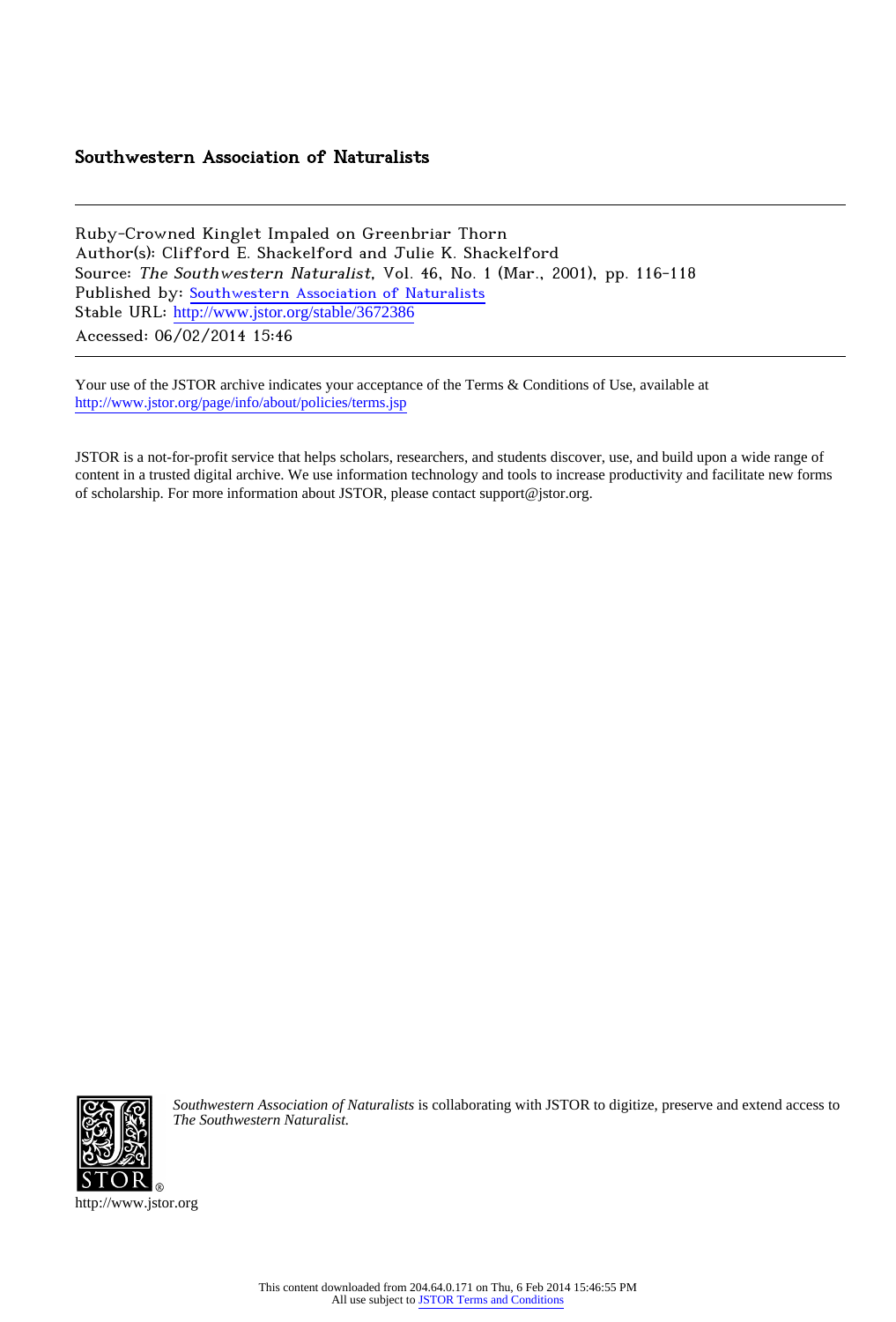mimics. Zoological Journal of the Linnean Society of London 95:335-362.

- SMITH, H. M. 1941. On the Mexican snakes of the genus Pliocercus. Proceedings of the Biological Society of Washington 54:119-124.
- SMITH H. M., AND D. CHISZAR. 1996. Species-group taxa of the false coral snake genus Pliocercus. Ramus Publishing Company, Pottsville, Pennsylvania.
- SMITH, H. M., D. CHISZAR, AND G. PÉREZ-HIGAREDA. 1989. Variation in the northern subspecies of Pliocercus elapoides (Reptilia: Serpentes). Bulletin of the Chicago Herpetological Society 24:112- 116.

Submitted 21 February 2000. Accepted 6 March 2000. Associate Editor was Stanley F. Fox.

## RUBY-CROWNED KINGLET IMPALED ON GREENBRIAR THORN

CLIFFORD E. SHACKELFORD\* AND JULIE K. SHACKELFORD

Texas Parks and Wildlife, 3000 IH-35 South, Suite 100, Austin, Texas 78704 (CES) American Farmland Trust, 101 Uhland Rd., Suite 205, San Marcos, Texas 78666 ([KS) \*Correspondent: clifford. shackelford@tpwd. state. tx. us

While on a Texas Ornithological Society field trip on 8 November 1997 we, and ca. 20 other birdwatchers, encountered a strangely behaving ruby-crowned kinglet (Regulus calendula) just below the Lake Tawakoni spillway, Van Zandt Co., Texas. At ca. 0900 h, a female kinglet was observed as it vigorously and unsuccessfully tried to free itself from a fixed point ca. 20 m from our trail's edge. Upon closer inspection, the bird was seen dangling by its right wing (Fig. 1), which was impaled by a thorn on a greenbriar vine (Smilax) ca. 2.5 m above the ground. After less than 1 min of observing the struggle, the first author entered the woods to free the bird. Upon approach, the kinglet's efforts to escape became much more vigorous and it suddenly freed itself, flew into the woods, and was not seen again.

A review of the literature yielded no published accounts of accidental, self-impaling by birds on thorns, though there are several reports of birds being impaled on barbed-wire fences (McNicholl 1979; Avery et al., 1980). There are accounts, however, of over a dozen species of birds from hummingbirds to small passerines being entangled in a variety of plants, especially burdock (Arctium). The rubycrowned kinglet has been found on numerous accounts entrapped in burdock (Wright, 1984; Zimmer and Kantrud, 1987; McNicholl, 1988, 1994; Grass, 1994). Golden-crowned kinglets also have been documented on several occasions caught in burdock (Bowdish, 1906; Needham, 1909; Tozer and Richards, 1974; Dawe, 1975; 1975; Kubisz, 1989).

Craves (1998) provides an account of one of the heaviest species of bird to be caught in a plant: a Swainson's thrush (Catharus ustalatus) held by the wings in a seed pod of enchanter's nightshade (Circaea quadrisulcata). However, Bond (1960) reported likely the heaviest bird to be caught in a plant in that a pearly-eyed thrasher (Margarops fuscatus) in the Virgin Islands was found struggling with its tail entangled in the rough leaves and stems of a sedge (Scleria lithosperma). Other examples of birds trapped in plant species include ruby-throated hummingbird (Archilochus colubris) caught in thistle (Cirsium; Tyler, 1940), in stickseed (Lappula schinata; Mossop, 1959), and in burdock (Raloff, 1988). A calliope hummingbird (Stellula calliope) was found entangled in grass barbs (Setaria verticillata; Tucker, 1955). There are also separate incidences of a house wren (Troglodytes aedon) and a ruby-crowned kinglet entangled in beggar's lice (Hacklelia virginiana; Hampson, 1970).

Our account appears to be the first documented case of self-impalement of a bird on a thorn, thus adding Smilax to the list of plants that may occasionally pose a threat to small birds (M. McNicholl, pers. comm.). According to the references cited in this account, such hazards are usually fatal. It was likely that our bird had been impaled for only a brief time because small birds with a high metabolism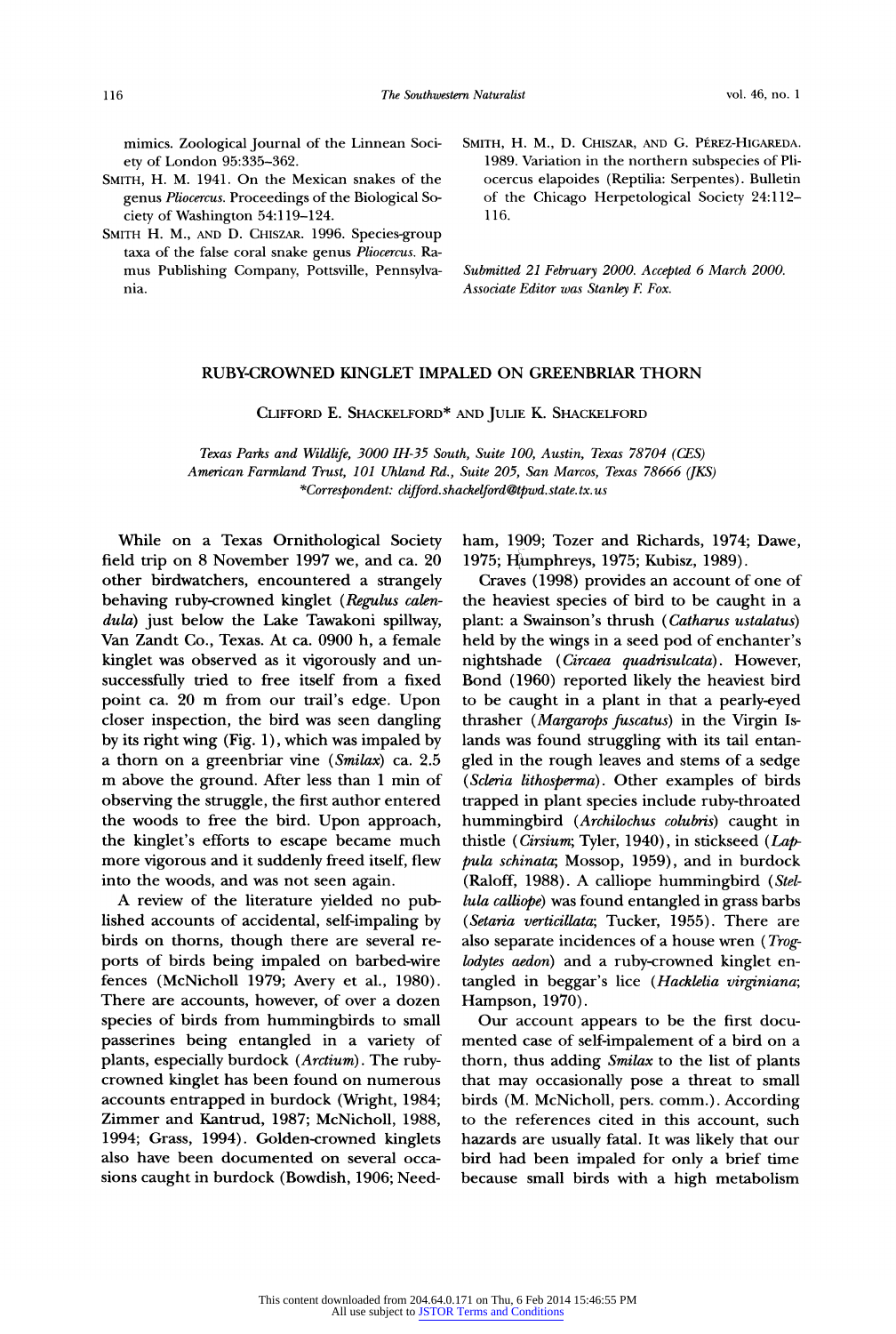

FIG. 1-Live ruby-crowned kinglet impaled through its wing on a Smilax vine. Original artwork by senior author.

(like a ruby-crowned kinglet) weaken quickly when struggling (Gill, 1990). It was also likely that our attempt to free this bird caused the increased activity that allowed it to escape.

Resumen--Hay relativamente pocos informes publicadas que se tratan de pa'jaros enredados o atrapados en vegetaci6n donde no se pueden liberar. Describimos un encuentro con un Reyezuelo Sencillo (Regulus calendula) que pareci6 estar empalado en una espina de la planta zarzaparrilla durante los fines del otoño en la parte noreste de Texas.

M. Lockwood and C. Farquhar provided helpful

comments on an earlier draft of this short note. Later reviews by M. McNicholl, J. Ingold, and an anonymous reviewer were extremely helpful; we appreciate their constructive and useful comments. M. Araujo and E. Armitano graciously assisted with the Spanish summary.

## LITERATURE CITED

- AVERY, M. L., P. F. SPRINGER, AND N. S. DAILEY. 1980. Avian mortality at man-made structures: an annotated bibliography (revised). United States Department of the Interior Biological Service Program FWS/OBS-80/54.
- BOND, R. M. 1960. Bird trapped by sedge. Condor 62:244.
- BOWDISH, B. S. 1906. Bird tragedies. Bird Lore 8:208.
- CRAVES, J. A. 1998. Swainson's thrush caught in enchanter's nightshade. Wilson Bulletin 110:569- 570.
- DAWE, N. K. 1975. Golden-crowned kinglet death on burdock. Murrelet 55:29.
- GILL, F. B. 1990. Ornithology. W. H. Freeman and Company. New York.
- GRASS, A. 1994. Close-up on nature: on hitchhiking. British Columbia Naturalist 32:25.
- HAMPSON, J. 1970. A kinglet tragedy. Inland Bird Banding News 42:79.
- HUMPHREYS, G. 1975. Burdock as a threat to small birds. Canadian Field Naturalist 89:326-327.
- KUBISZ, M. A. 1989. Burdock as a hazard to goldencrowned kinglets and other small birds. Ontario Birds 7:112-114.
- McNICHOLL, M. K. 1979. Birds. In: McNicholl, M. K., editor. Impacts of linear facilities in northern Canada: a review of environmental literature. Environment Canada, Environmental Protection Service, Northwest Region Technical Report EPS-NW-79-3A. Pp. 93-121.
- McNICHOLL, M. K. 1988. Bats and birds stuck on burdock. Prairie Naturalist 20:157-160.
- McNICHOLL, M. K. 1994. Additional records of birds caught on burdock. Ontario Birds 12:117-119.
- MossoP, H. 1959. Hummingbird tragedy. Chickadee Notes No. 247. Winnipeg Free Press, 4 October 1959.
- NEEDHAM, J. E. 1909. Kinglets captured by burdock. Bird Lore 11:261-262.
- RALOFF, J. 1988. Botanical 'velcro' entraps hummingbirds. Science News 154:244.
- TOZER, R. G., AND J. M. RICHARDs. 1974. Birds of the Oshawa-Lake Scugog Region, Ontario. Alger Press, Oshawa, Canada.
- TUCKER, H. M. 1955. Calliope hummingbird entangled in grass barbs. Condor 57:199.
- TYLER, W. M. 1940. Ruby-throated hummingbird. In: